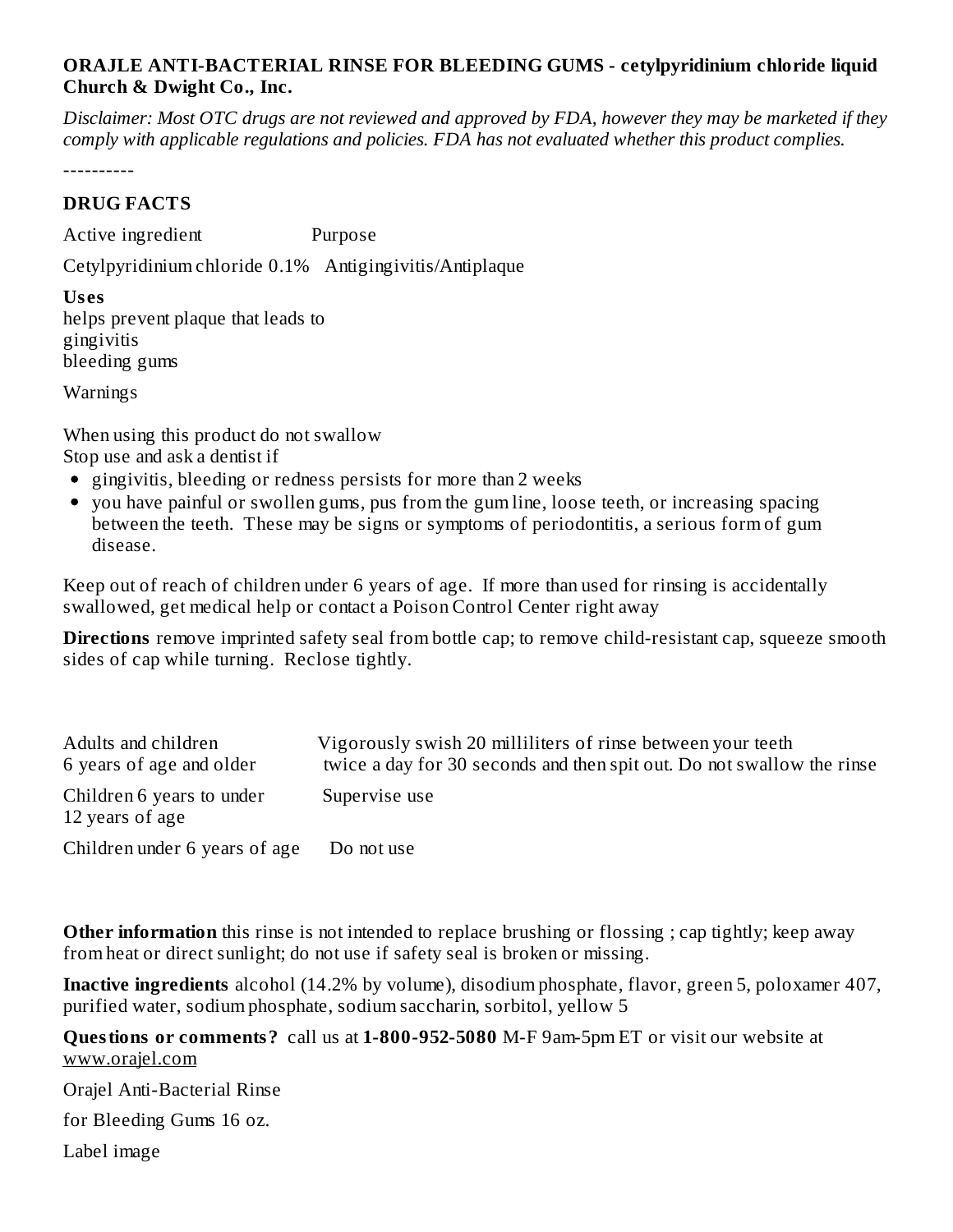

| <b>ORAJLE ANTI-BACTERIAL RINSE FOR BLEEDING GUMS</b>                               |                |                    |                                           |               |                                   |  |  |
|------------------------------------------------------------------------------------|----------------|--------------------|-------------------------------------------|---------------|-----------------------------------|--|--|
| cetylpyridinium chloride liquid                                                    |                |                    |                                           |               |                                   |  |  |
|                                                                                    |                |                    |                                           |               |                                   |  |  |
| <b>Product Information</b>                                                         |                |                    |                                           |               |                                   |  |  |
| <b>Product Type</b>                                                                | HUMAN OTC DRUG | Item Code (Source) |                                           | NDC:10237-721 |                                   |  |  |
| <b>Route of Administration</b>                                                     | ORAL           |                    |                                           |               |                                   |  |  |
|                                                                                    |                |                    |                                           |               |                                   |  |  |
|                                                                                    |                |                    |                                           |               |                                   |  |  |
| <b>Active Ingredient/Active Moiety</b>                                             |                |                    |                                           |               |                                   |  |  |
| <b>Ingredient Name</b>                                                             |                |                    | <b>Basis of Strength</b>                  |               | Strength                          |  |  |
| CETYLPYRIDINIUM CHLORIDE (UNII: D9OM4SK49P) (CETYLPYRIDINIUM -<br>UNII:CUB7JI0JV3) |                |                    | <b>CETYLPYRIDINIUM</b><br><b>CHLORIDE</b> |               | $.001 \,\mathrm{mL}$<br>in $1 mL$ |  |  |
|                                                                                    |                |                    |                                           |               |                                   |  |  |
|                                                                                    |                |                    |                                           |               |                                   |  |  |